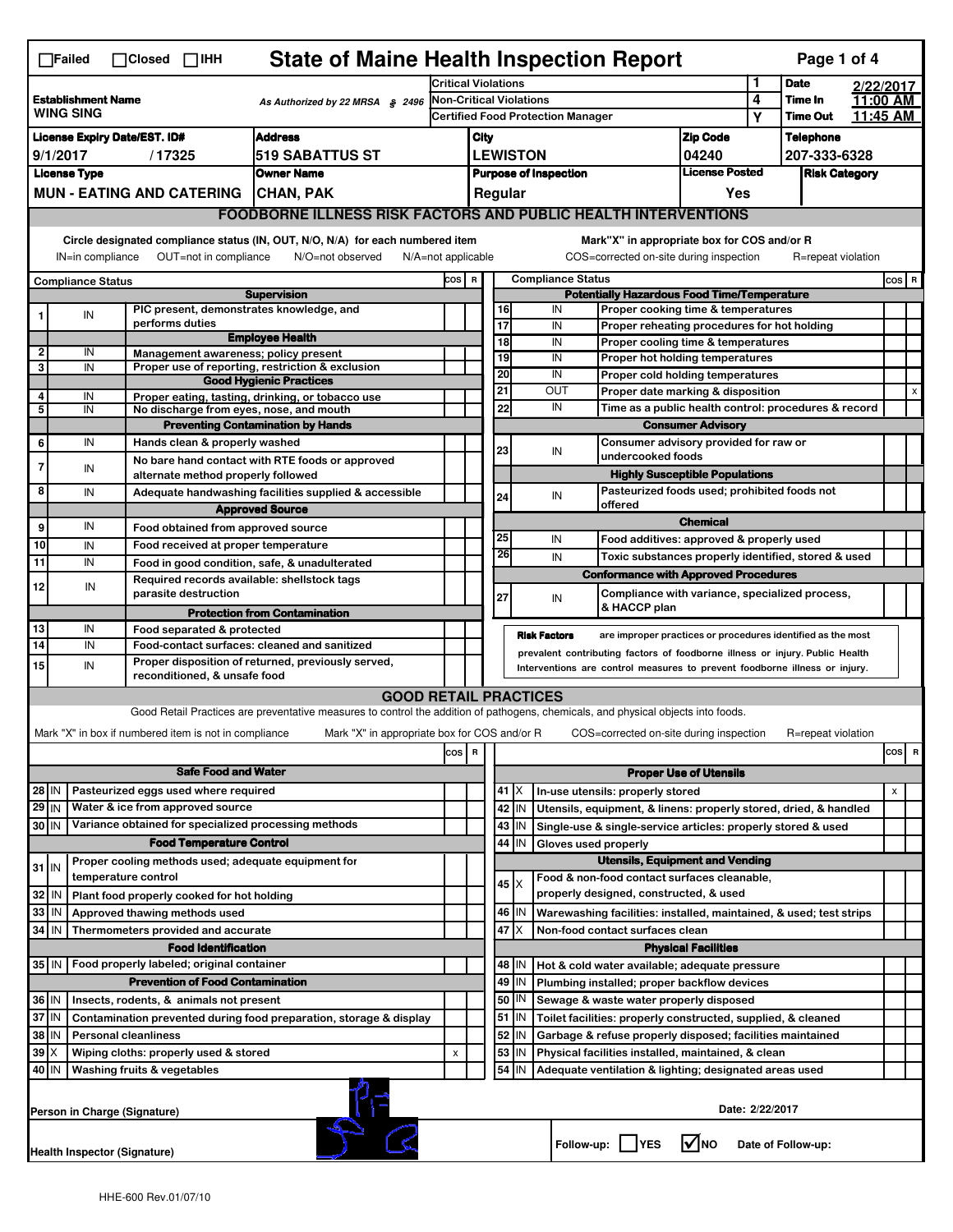|                                                    | Page 2 of 4                       |                                 |  |                                 |                   |                          |  |                                  |  |
|----------------------------------------------------|-----------------------------------|---------------------------------|--|---------------------------------|-------------------|--------------------------|--|----------------------------------|--|
| <b>Establishment Name</b><br><b>WING SING</b>      |                                   |                                 |  | As Authorized by 22 MRSA        | 2/22/2017<br>Date |                          |  |                                  |  |
| License Expiry Date/EST. ID#<br>9/1/2017<br>/17325 | <b>Address</b><br>519 SABATTUS ST |                                 |  | City / State<br><b>LEWISTON</b> | /ME               | <b>Zip Code</b><br>04240 |  | <b>Telephone</b><br>207-333-6328 |  |
|                                                    |                                   | <b>Temperature Observations</b> |  |                                 |                   |                          |  |                                  |  |
| Location                                           | Temperature                       |                                 |  |                                 |                   |                          |  |                                  |  |
| rice                                               | 154                               | hh                              |  |                                 |                   |                          |  |                                  |  |
| sandbar                                            | 38                                |                                 |  |                                 |                   |                          |  |                                  |  |
| Schrimp                                            | 33                                |                                 |  |                                 |                   |                          |  |                                  |  |
| Hot water                                          | $120+$                            |                                 |  |                                 |                   |                          |  |                                  |  |



**Date: 2/22/2017**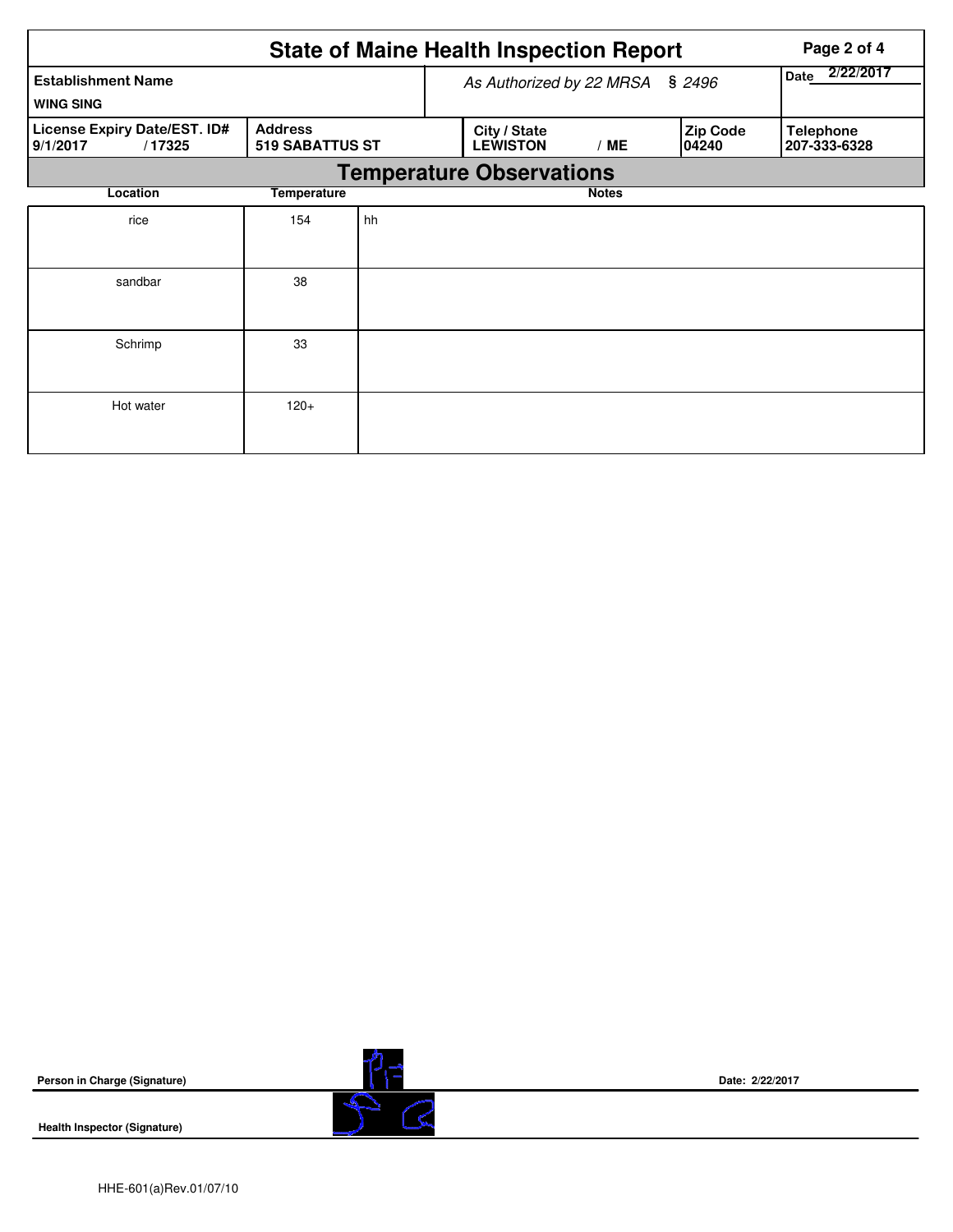| <b>State of Maine Health Inspection Report</b>                                                                                                                             | Page 3 of 4       |  |  |  |  |  |  |  |  |  |
|----------------------------------------------------------------------------------------------------------------------------------------------------------------------------|-------------------|--|--|--|--|--|--|--|--|--|
| <b>Establishment Name</b>                                                                                                                                                  | 2/22/2017<br>Date |  |  |  |  |  |  |  |  |  |
| <b>WING SING</b>                                                                                                                                                           |                   |  |  |  |  |  |  |  |  |  |
| License Expiry Date/EST. ID#<br><b>Address</b><br>City / State<br><b>Zip Code</b><br><b>LEWISTON</b><br><b>519 SABATTUS ST</b><br><b>ME</b><br>9/1/2017<br>/17325<br>04240 |                   |  |  |  |  |  |  |  |  |  |
| <b>Observations and Corrective Actions</b>                                                                                                                                 |                   |  |  |  |  |  |  |  |  |  |
| Violations cited in this report must be corrected within the time frames below, or as stated in sections<br>8-405.11 and 8-406.11 of the Food Code                         |                   |  |  |  |  |  |  |  |  |  |
| 21: 3-501.17.(D): C: Date marking system used at the Eating Establishment does not meet the criteria list in code.                                                         |                   |  |  |  |  |  |  |  |  |  |
| INSPECTOR NOTES: need date marking procedure no date marks on food items                                                                                                   |                   |  |  |  |  |  |  |  |  |  |
| 39: 4-101.16: N: Unacceptable use of sponges.                                                                                                                              |                   |  |  |  |  |  |  |  |  |  |
| INSPECTOR NOTES: sponges not allowed cos                                                                                                                                   |                   |  |  |  |  |  |  |  |  |  |
| 41: 3-304.12: N: Improper between-use storage of in-use utensils.                                                                                                          |                   |  |  |  |  |  |  |  |  |  |
| INSPECTOR NOTES: knife stored between equipment cos                                                                                                                        |                   |  |  |  |  |  |  |  |  |  |
| 45: 4-204.12: N: Equipment openings, closures and deflectors are improperly designed and constructed.                                                                      |                   |  |  |  |  |  |  |  |  |  |
| INSPECTOR NOTES: replace split door seals sandwich bar                                                                                                                     |                   |  |  |  |  |  |  |  |  |  |
| 47: 4-602.13: N: Non-food contact surfaces are not cleaned at a frequency necessary to preclude accumulation of soil residues.                                             |                   |  |  |  |  |  |  |  |  |  |
| INSPECTOR NOTES: replace trash can soiled not cleanable                                                                                                                    |                   |  |  |  |  |  |  |  |  |  |

**Health Inspector (Signature)** 



**Date: 2/22/2017**